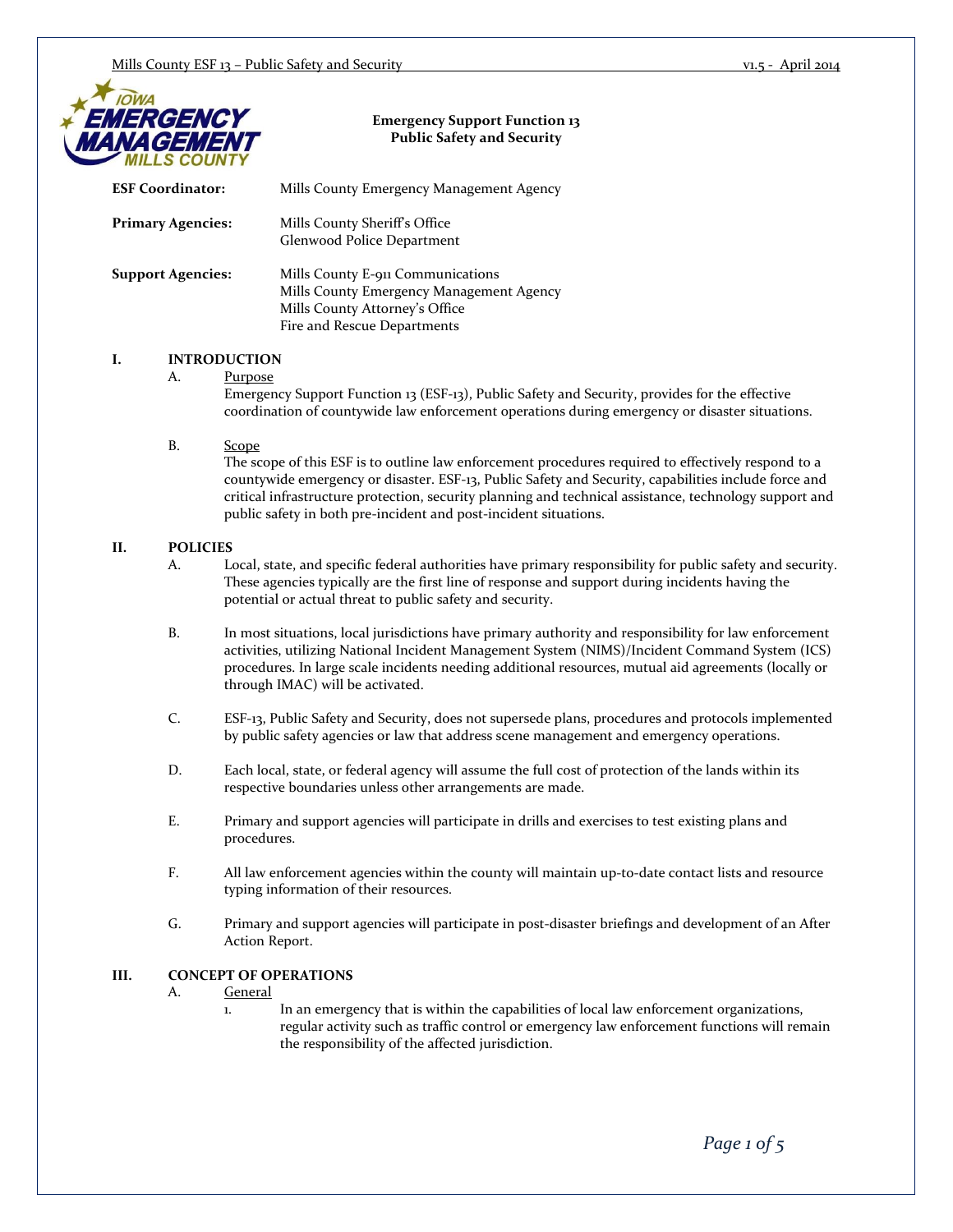- 2. In an emergency beyond the capabilities of the local law enforcement agency, additional personnel will be provided through mutual aid agreements and/or specific requests from Incident Command or the on-scene supervisor.
- 3. The Iowa State Patrol (ISP) may advise or assist within the county, but will not supersede the authority of the Sheriff/Chief of Police except as identified by state statute and ESF-10, Hazardous Materials.
- 4. All traffic regulations/requirements will be closely coordinated with all city, county and state representatives.

#### B. Organization

- 1. Law enforcement operations will be coordinated locally unless the emergency or disaster has countywide significance. In this event, Incident Command will coordinate operations from an Incident Command Post (ICP) or at the Mills County Emergency Operations Center (MCEOC), led by this ESF.
- 2. When necessary, an ICP will be activated and staffed to centralize coordination of operations. It may be necessary for the command structure to incorporate into a Unified Command Team with other response agencies, such as fire, medical, and transportation. The established ICP will relay information to their liaison at the EOC.

### C. Procedures

- 1. When circumstances dictate emergency or disaster operations, law enforcement agencies will follow guidelines identified in procedure manuals for their organizations and the Mills County Emergency Operations Plan (MCEOP).
- 2. When the MCEOC is activated, a representative of the affected jurisdiction(s) will respond to the MCEOC as the ESF Primary Agency Lead to coordinate operations and exchange information with field units, and other resource point of contacts.
- 3. Additional resources beyond local capabilities and mutual aid agreements will be requested and coordinated through the Mills County EOC in accordance with state statue and the Mills County EOP.

## D. Phases of Emergency Management

- 1. Mitigation Activities
	- a. Law enforcement agencies will comply with facility, property, and personnel protection mitigation plans promulgated by their jurisdictions.
	- b. Ensure that all law enforcement personnel within the jurisdiction, including fulltime, reserves, or auxiliaries, are trained to the appropriate NIMS/ICS level, in traffic control and evacuation procedures, and in basic search and rescue procedures.
	- c. Coordinate and maintain liaison with support agencies and state and federal law enforcement agencies.
	- d. Review plans and procedures and assure that all law enforcement personnel are informed of existing or revised procedures.
- 3. Response Activities
	- a. Assist with the dissemination of warnings and notifications as time and resources allow.
	- b. Jointly with the Fire Chief, assist with search and rescue operations within the respective jurisdiction. *(Refer to ESF-9, Search and Rescue).*

*Page 2 of 5*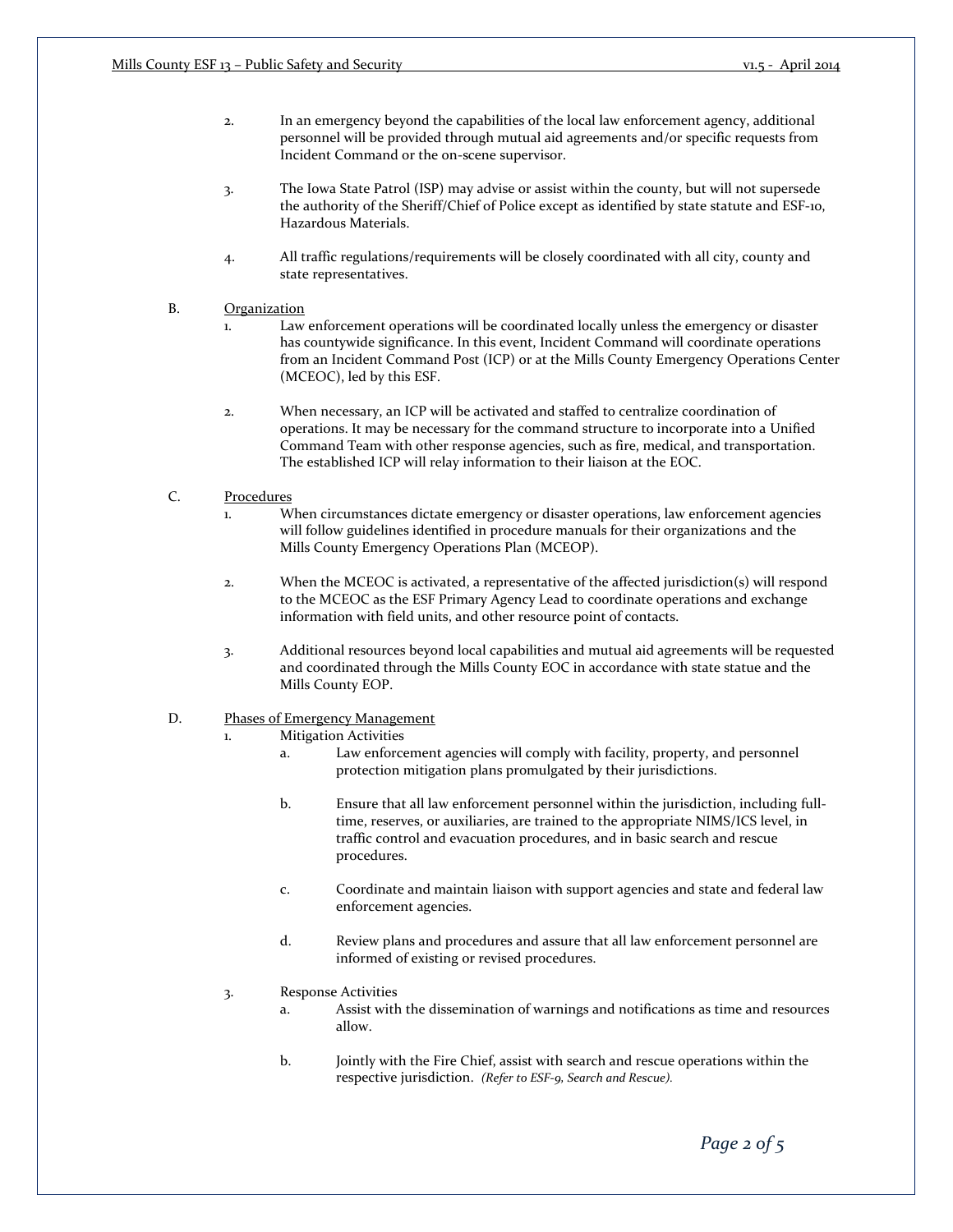- c. Document expenditures for disaster/emergency related activities and report to the EOC.
- d. Provide senior-level representation at the MCEOC and/or ICP in multi-agency operations.
- e. Coordinate all public information with implemented ICS structure and the Mills County PIO/Joint Information Center.

#### 4. Recovery Activities

- a. Mills County Sheriff's Dept and Glenwood Police Dept
	- i. Demobilize resources. Return equipment and vehicles to response ready condition.
	- ii. Document costs and provide copies to the EOC.
- b. Mills County Emergency Management Agency
	- i. Serve as liaison between local law enforcement agencies and state or federal teams, as appropriate.
	- ii. Coordinate information with Iowa Homeland Security and Emergency Management Division.
	- iii. Demobilize EOC when appropriate (Refer to ESF-5, Emergency Management).

## **IV. RESPONSIBILITIES**

A. Mills County Sheriff's Dept and Glenwood Police Dept

- 1. Notify the E-911 Communications Center of a major law enforcement emergency.
	- 2. Coordinate and control traffic, warn and evacuate the public, control access to affected areas, and protect life and property in coordination with all response agencies.
	- 3. Assist in necessary investigation, identification, recovery, and management of deceased persons under direction of the Mills County or State Medical Examiner.
	- 4. Develop and maintain plans and procedures to support emergency responsibilities and functions.
	- 5. Manage law enforcement resources and assistance upon request from other jurisdictions.
	- 6. Provide a representative with the authority to coordinate law enforcement functions to the EOC.
	- 7. Provide damage assessment and situation reports to the EOC.
	- 8. Establish an ICP and coordinate with support agencies, as appropriate.
	- 9. Provide incident documentation, reports, and financial information to the EOC when appropriate.

## B. Mills County Emergency Management Agency

- 1. Activate the EOC and issue emergency warnings, when appropriate.
- 2. Serve as the point of contact for regional, state, and federal emergency or disaster assistance.
- 3. Coordinate documentation of emergency activities and recovery of funds when required.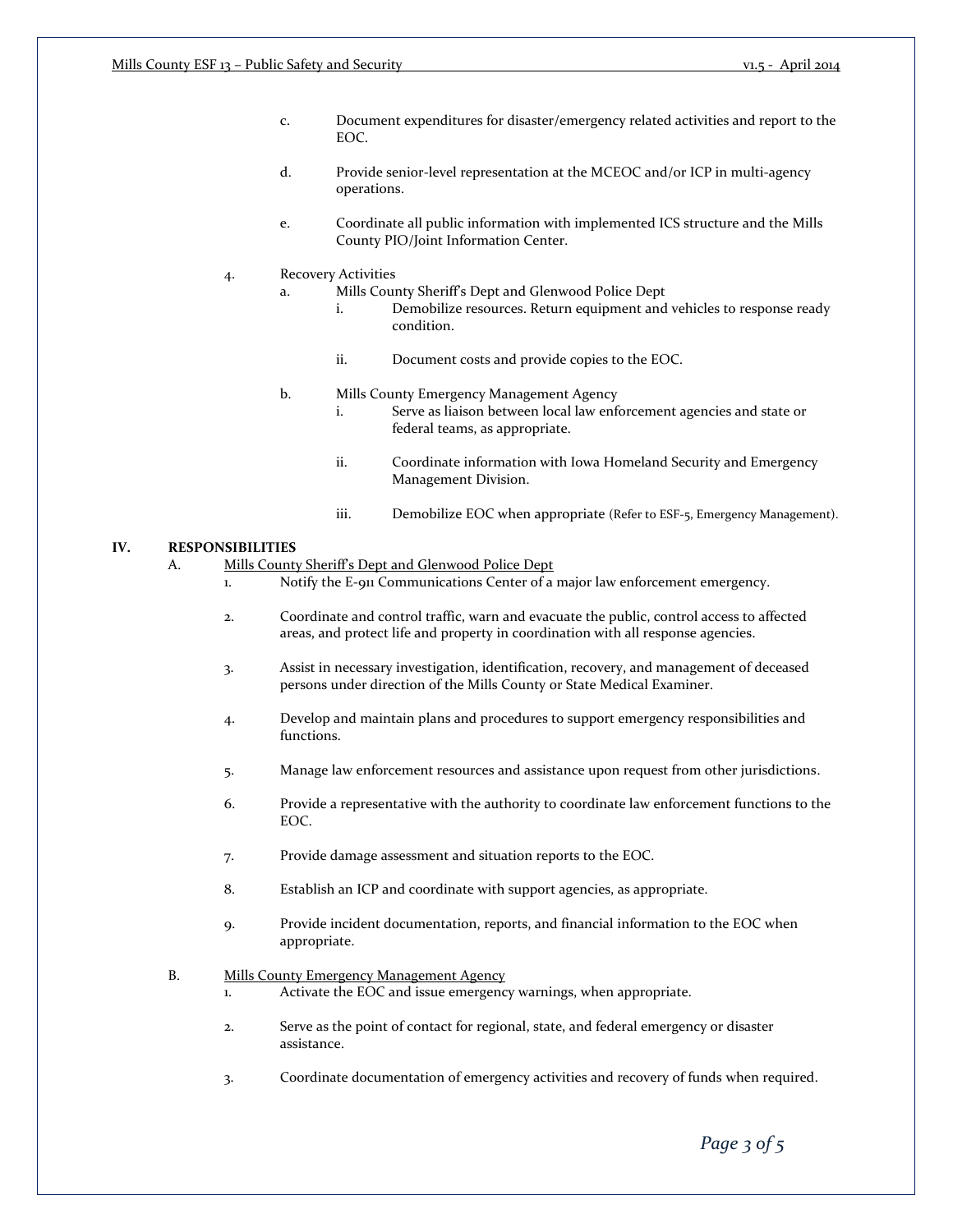## **V. ATTACHMENTS**

ESF Attachment 13.1 Emergency Response Checklist